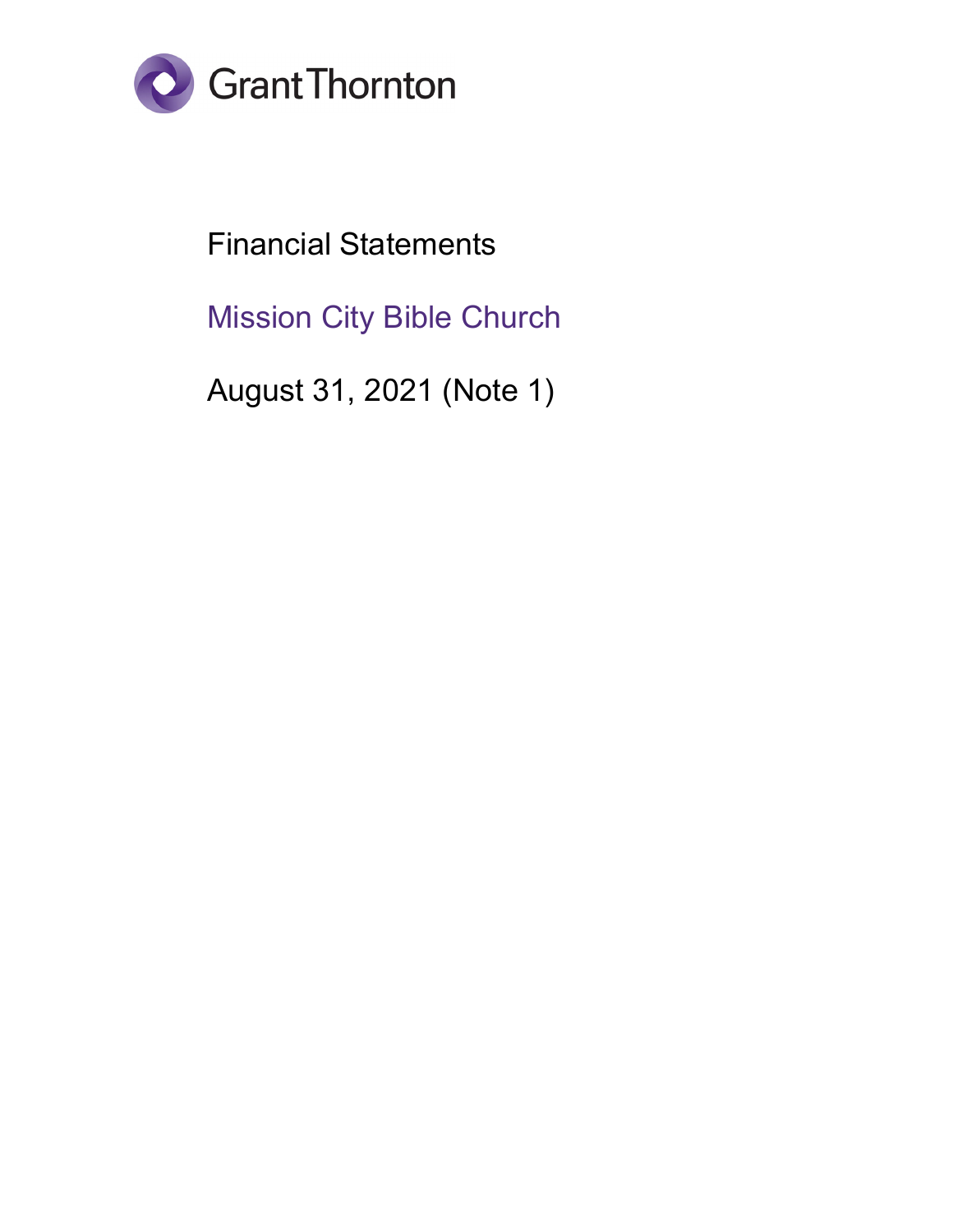# **Contents**

| Independent Auditor's Report                 | $1 - 2$ |
|----------------------------------------------|---------|
| <b>Statement of Financial Position</b>       | 3       |
| <b>Statement of Revenue and Expenditures</b> | 4       |
| Statement of Changes in Net Assets           | 5       |
| <b>Statement of Cash Flows</b>               | 6       |
| Notes to the Financial Statements            | 7 - 11  |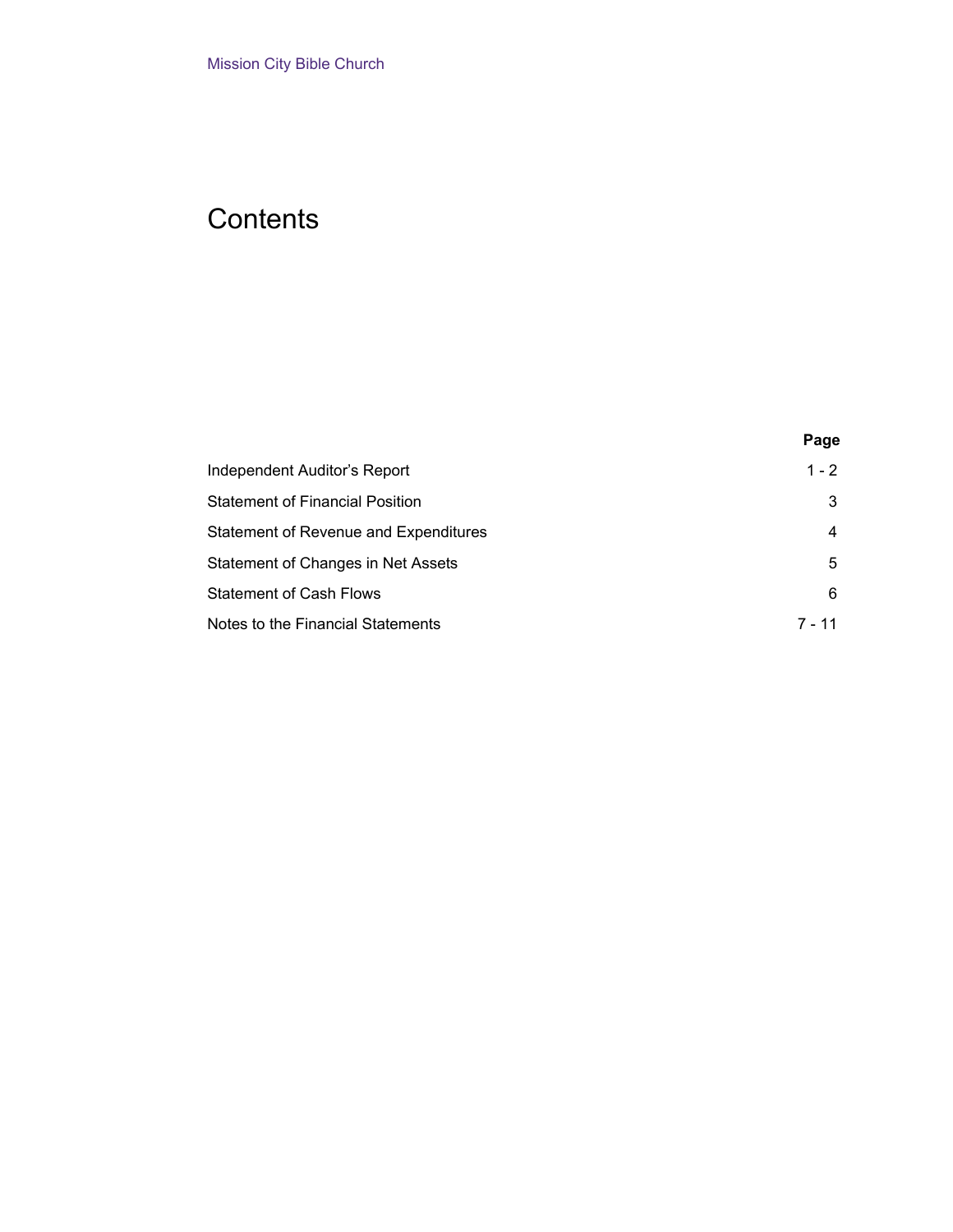

# Independent Auditor's Report

**Grant Thornton LLP**  Suite 501 201 City Centre Drive Mississauga, ON L5B 2T4 T +1 416 366 0100 F +1 905 804 0509

To the Members of Mission City Bible Church

#### **Qualified opinion**

We have audited the financial statements of Mission City Bible Church (the "Church"), which comprise the statement of financial position as at August 31, 2021 (Note 1), and the statements of revenue and expenditures, changes in net assets, and cash flows for the eight months then ended and notes to the financial statements, including a summary of significant accounting policies.

In our opinion, except for the effects of the matter described in the *Basis of Qualified Opinion* paragraph, the accompanying financial statements present fairly, in all material respects, the financial position of the Church as at August 31, 2021 (Note 1), and the results of its operations and its cash flows for the eight months then ended in accordance with Canadian accounting standards for not-for-profit organizations ("ASNPO").

#### **Basis for Qualified Opinion**

In common with many charitable organizations, the Church derives revenue from offerings, the completeness of which is not susceptible to satisfactory audit verification. Accordingly, our verification of this revenue was limited to the amounts recorded in the records of the Church. Therefore, we were not able to determine whether any adjustments might be necessary to revenue, excess (deficiency) of revenue over expenditures, and cash flows from operations for the eight months ended August 31, 2021 and the year ended December 31, 2020, current assets at August 31, 2021 and December 31, 2020, and net assets at January 1, 2021 and 2020 and August 31, 2021 and December 31, 2020. Our audit opinion on the financial statements for the year ended December 31, 2020 was modified accordingly because of the possible effects of this limitation in scope.

We conducted our audit in accordance with Canadian generally accepted auditing standards. Our responsibilities under those standards are further described in the *Auditor's Responsibilities for the Audit of the Financial Statements* section of our report. We are independent of the Church in accordance with the ethical requirements that are relevant to our audit of the financial statements in Canada, and we have fulfilled our other ethical responsibilities in accordance with these requirements. We believe that the audit evidence we have obtained is sufficient and appropriate to provide a basis for our opinion.

#### **Responsibilities of Management and Those Charged with Governance for the Financial Statements**

Management is responsible for the preparation and fair presentation of these financial statements in accordance with ASNPO, and for such internal control as management determines is necessary to enable the preparation of financial statements that are free from material misstatement, whether due to fraud or error.

In preparing the financial statements, management is responsible for assessing the Church's ability to continue as a going concern, disclosing, as applicable, matters related to a going concern and using

> **Audit | Tax | Advisory © Grant Thornton LLP. A Canadian Member of Grant Thornton International Ltd** 1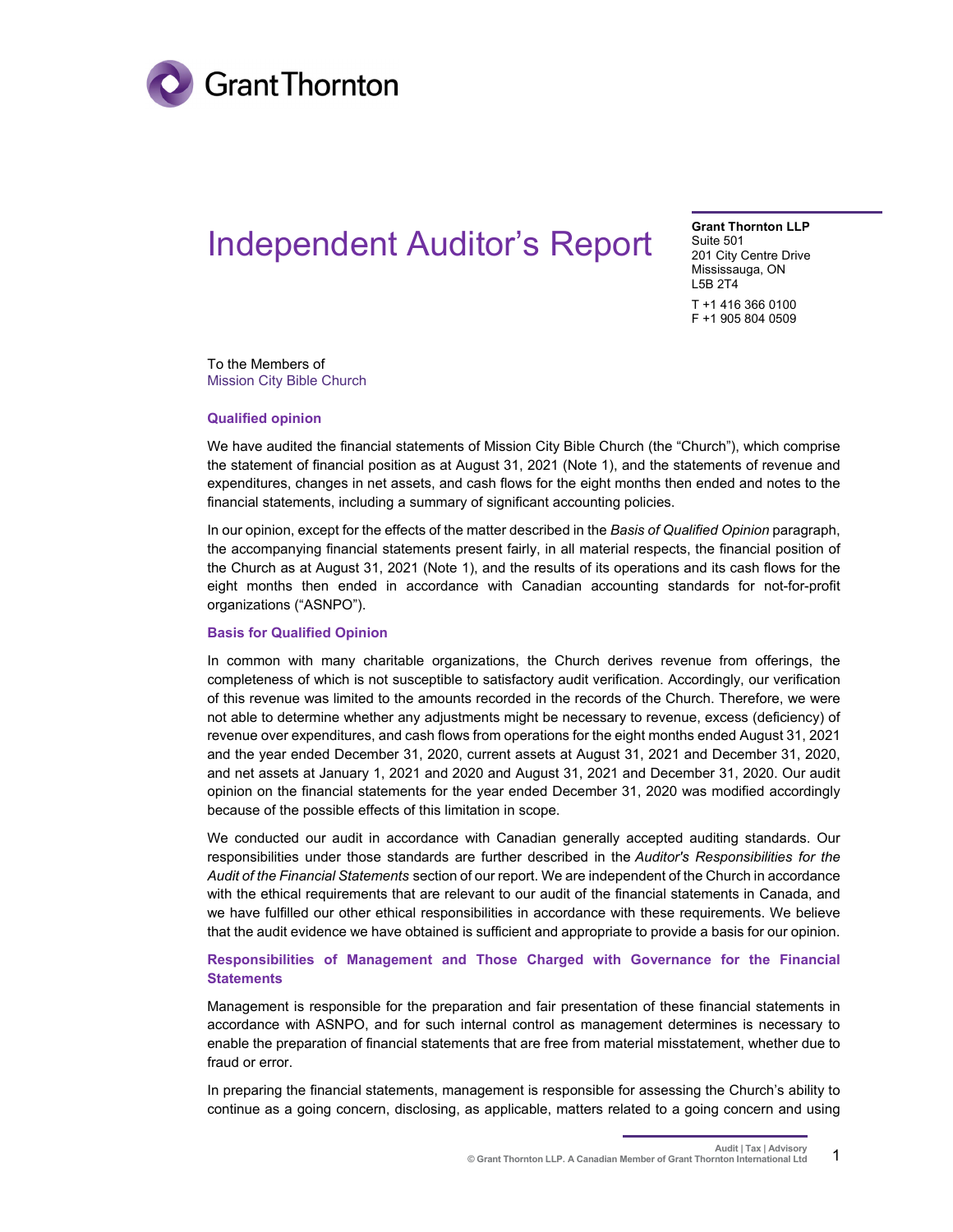the going concern basis of accounting unless management either intends to liquidate the Church or to cease operations, or has no realistic alternative to do so.

Those charged with governance are responsible for overseeing the Church's financial reporting process.

#### **Auditor's Responsibilities for the Audit of the Financial Statements**

Our objectives are to obtain reasonable assurance about whether the financial statements as a whole are free from material misstatement, whether due to fraud or error, and to issue an auditor's report that includes our opinion. Reasonable assurance is a high level of assurance, but is not a guarantee that an audit conducted in accordance with Canadian generally accepted auditing standards will always detect a material misstatement when it exists. Misstatements can arise from fraud or error and are considered material if, individually or in the aggregate, they could reasonably be expected to influence the economic decisions of users taken on the basis of these financial statements.

As part of an audit in accordance with Canadian generally accepted auditing standards, we exercise professional judgment and maintain professional skepticism throughout the audit.

We also:

- Identify and assess the risks of material misstatement of the financial statements, whether due to fraud or error, design and perform audit procedures responsive to those risks, and obtain audit evidence that is sufficient and appropriate to provide a basis for our opinion. The risk of not detecting a material misstatement resulting from fraud is higher than for one resulting from error, as fraud may involve collusion, forgery, intentional omissions, misrepresentations, or the override of internal control.
- Obtain an understanding of internal control relevant to the audit in order to design audit procedures that are appropriate in the circumstances, but not for the purpose of expressing an opinion on the effectiveness of the Church's internal control.
- Evaluate the appropriateness of accounting policies used and the reasonableness of accounting estimates and related disclosures made by management.
- Conclude on the appropriateness of management's use of the going concern basis of accounting and, based on the audit evidence obtained, whether a material uncertainty exists related to events or conditions that may cast significant doubt on the Church's ability to continue as a going concern. If we conclude that a material uncertainty exists, we are required to draw attention in our auditor's report to the related disclosures in the financial statements or, if such disclosures are inadequate, to modify our opinion. Our conclusions are based on the audit evidence obtained up to the date of our auditor's report. However, future events or conditions may cause the Church to cease to continue as a going concern.
- Evaluate the overall presentation, structure and content of the financial statements, including the disclosures, and whether the financial statements represent the underlying transactions and events in a manner that achieves fair presentation.

We communicate with those charged with governance regarding, among other matters, the planned scope and timing of the audit and significant audit findings, including any significant deficiencies in internal control that we identify during our audit.

Grant Thouton LLP

Mississauga, Canada Chartered Professional Accountants February 1, 2022 Licensed Public Accountants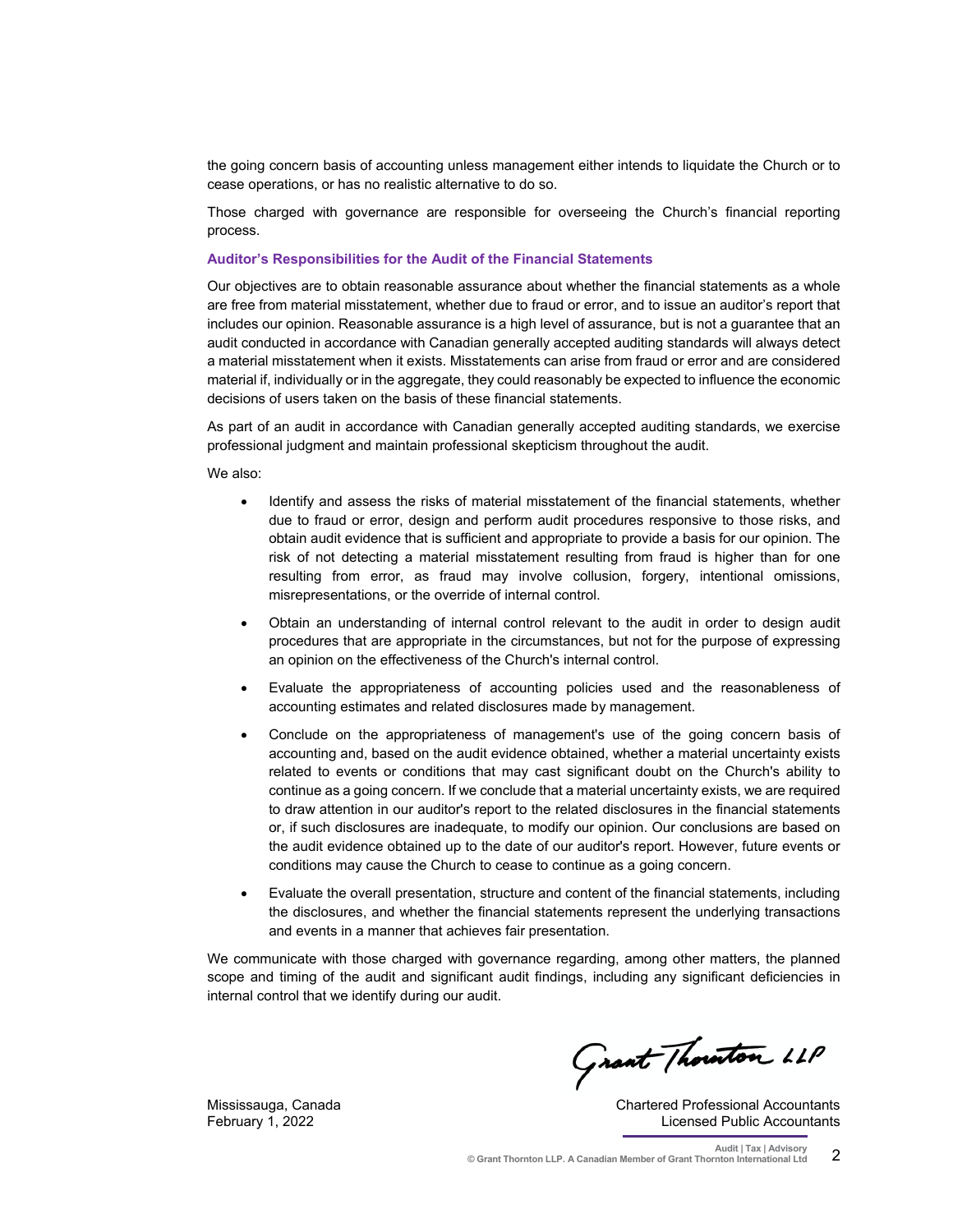# **Mission City Bible Church Statement of Financial Position**

|                                                                                                | August 31, December 31,<br>2021 |                                    |    | 2020                                |
|------------------------------------------------------------------------------------------------|---------------------------------|------------------------------------|----|-------------------------------------|
|                                                                                                |                                 | (Note 1)                           |    |                                     |
| <b>Assets</b><br>Current                                                                       |                                 |                                    |    |                                     |
| Cash (Note 3)<br>Accounts receivable<br><b>HST</b> receivable<br>Prepaid expenses and deposits | \$                              | 427,022<br>9,943<br>7,262<br>5,398 | \$ | 400,877<br>26,125<br>8,981<br>2,646 |
|                                                                                                |                                 | 449,625                            |    | 438,629                             |
| Capital assets (Note 4)                                                                        |                                 | 23,096                             |    | 25,492                              |
|                                                                                                | S                               | 472,721                            | \$ | 464,121                             |
| <b>Liabilities</b><br>Current                                                                  |                                 |                                    |    |                                     |
| Accounts payable and accrued liabilities<br>Deferred benevolence contributions (Note 5)        | \$                              | 18,886<br>9,391                    | \$ | 26,886<br>11,250                    |
|                                                                                                |                                 | 28,277                             |    | 38,136                              |
| Deferred capital contributions (Note 5)                                                        |                                 | 78,223                             |    | 77,184                              |
|                                                                                                |                                 | 106,500                            |    | 115,320                             |
| <b>Net assets</b><br>Invested in capital assets<br>Internally restricted                       |                                 | 23,096                             |    | 25,492<br>27,925                    |
| Unrestricted                                                                                   |                                 | 343,125<br>366,221                 |    | 295,384<br>348,801                  |
|                                                                                                |                                 | 472,721                            | \$ | 464,121                             |

Operating lease commitments (Note 6)

On behalf of the Board of Elders

Flood Elder  $\sqrt{00N}$  and  $\sqrt{2}$  Elder

See accompanying notes to the financial statements.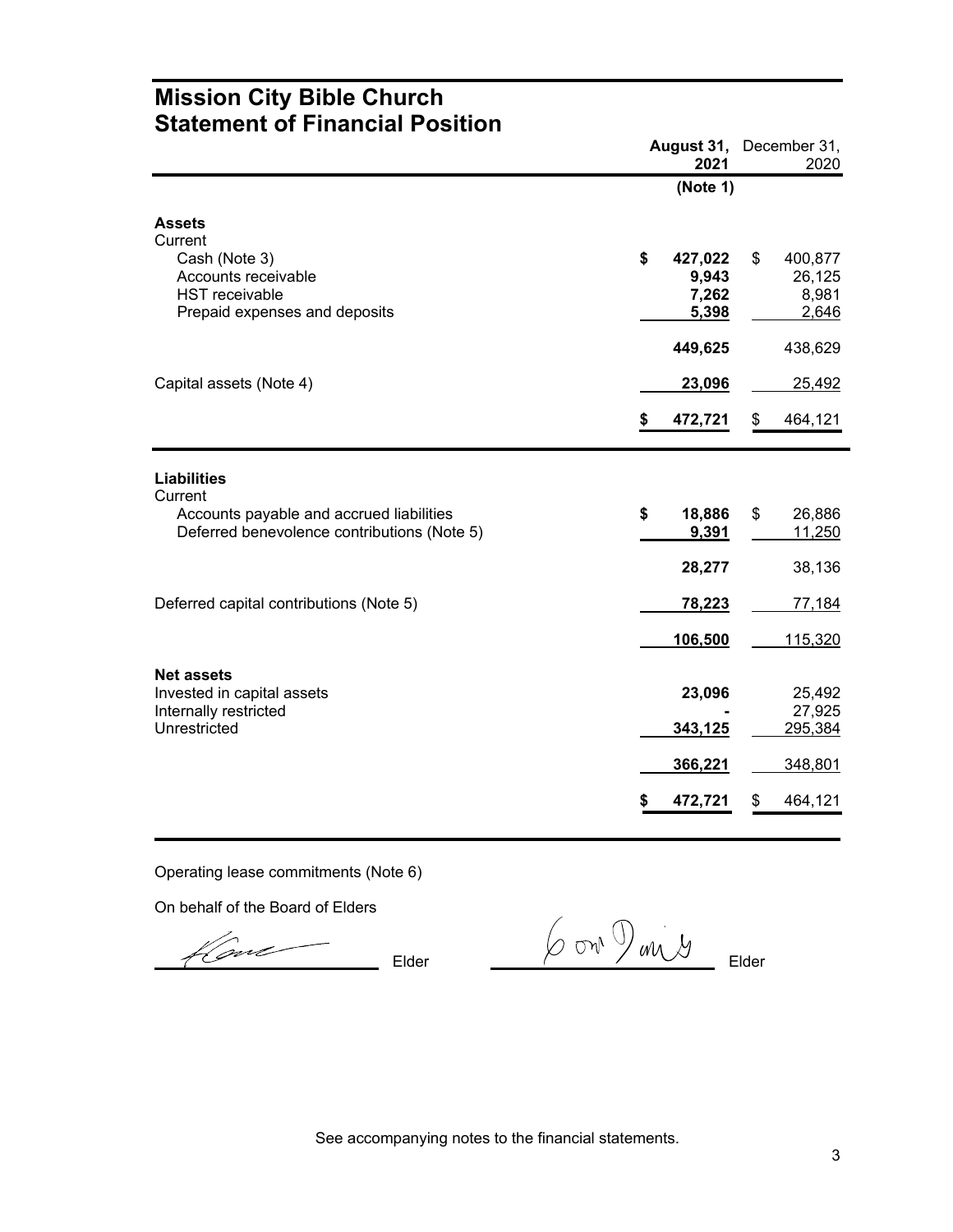| <b>Mission City Bible Church</b>             |
|----------------------------------------------|
| <b>Statement of Revenue and Expenditures</b> |

|                                                                                                                                                                                                            | <b>Eight</b><br>months ended<br>2021                                                        | Year ended<br>August 31, December 31,<br>2020                                               |  |  |
|------------------------------------------------------------------------------------------------------------------------------------------------------------------------------------------------------------|---------------------------------------------------------------------------------------------|---------------------------------------------------------------------------------------------|--|--|
|                                                                                                                                                                                                            | (Note 1)                                                                                    |                                                                                             |  |  |
| <b>Revenue</b><br>Offerings<br>Canada Emergency Wage Subsidy ("CEWS")                                                                                                                                      | \$<br>368,090<br>57,058                                                                     | \$<br>683,810<br>125,844                                                                    |  |  |
| Canada Emergency Rent Subsidy ("CERS")                                                                                                                                                                     | 22,019<br>447,167                                                                           | 5,772<br>815,426                                                                            |  |  |
| <b>Expenditures</b><br>Ministry operations<br><b>Missions</b><br>Building and property<br>Administration<br>Family ministries<br>Amortization<br>Worship and production<br>Adult ministries<br>Hospitality | 263,788<br>57,658<br>50,982<br>38,201<br>8,825<br>4,395<br>4,326<br>1,090<br>482<br>429,747 | 439,225<br>36,134<br>62,019<br>52,183<br>8,776<br>8,236<br>6,594<br>3,281<br>332<br>616,780 |  |  |
| Excess of revenue over expenditures                                                                                                                                                                        | 17,420<br>S                                                                                 | 198,646<br>S                                                                                |  |  |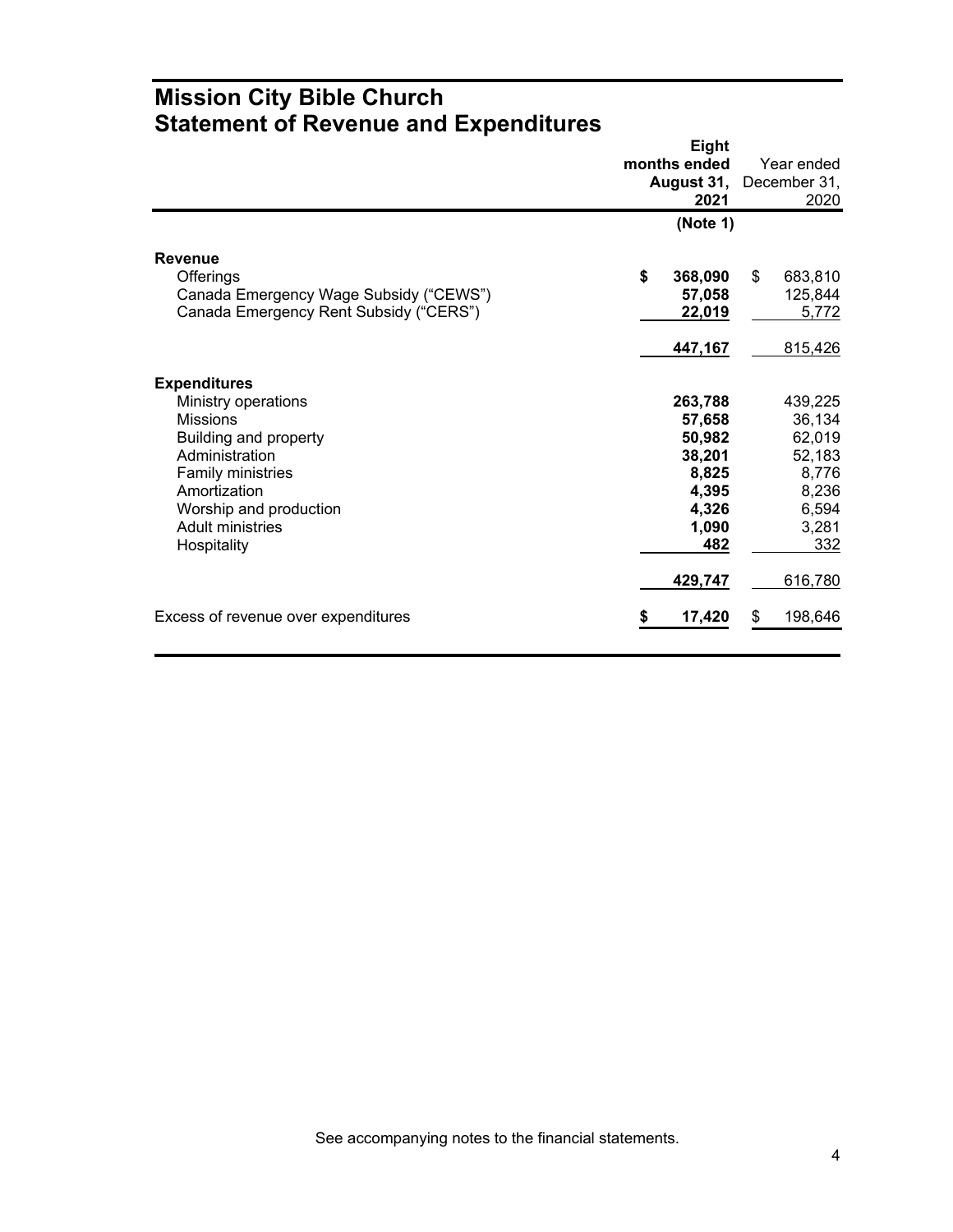# **Mission City Bible Church Statement of Changes in Net Assets**

Year ended December 31

|                                                  | Invested in<br>Internally<br>restricted<br>capital assets |                |    |           |    | Unrestricted |  | <b>Eight</b><br>months ended<br>August 31,<br>2021 |   |         | Year ended<br>December 31,<br>2020 |
|--------------------------------------------------|-----------------------------------------------------------|----------------|----|-----------|----|--------------|--|----------------------------------------------------|---|---------|------------------------------------|
|                                                  |                                                           |                |    |           |    |              |  | (Note 1)                                           |   |         |                                    |
| Balance, beginning of period                     | \$                                                        | 25,492         | \$ | 27,925    | \$ | 295,384      |  | 348,801                                            | S | 150,155 |                                    |
| Excess (deficiency) of revenue over expenditures |                                                           | (4,395)        |    |           |    | 21,815       |  | 17,420                                             |   | 198,646 |                                    |
| Net transfer from the internally restricted fund |                                                           | $\blacksquare$ |    | (27, 925) |    | 27,925       |  |                                                    |   |         |                                    |
| Purchase of capital assets                       |                                                           | 1,999          |    |           |    | (1,999)      |  |                                                    |   |         |                                    |
| Balance, end of period                           |                                                           | 23,096         | \$ |           | \$ | 343,125      |  | 366,221                                            |   | 348,801 |                                    |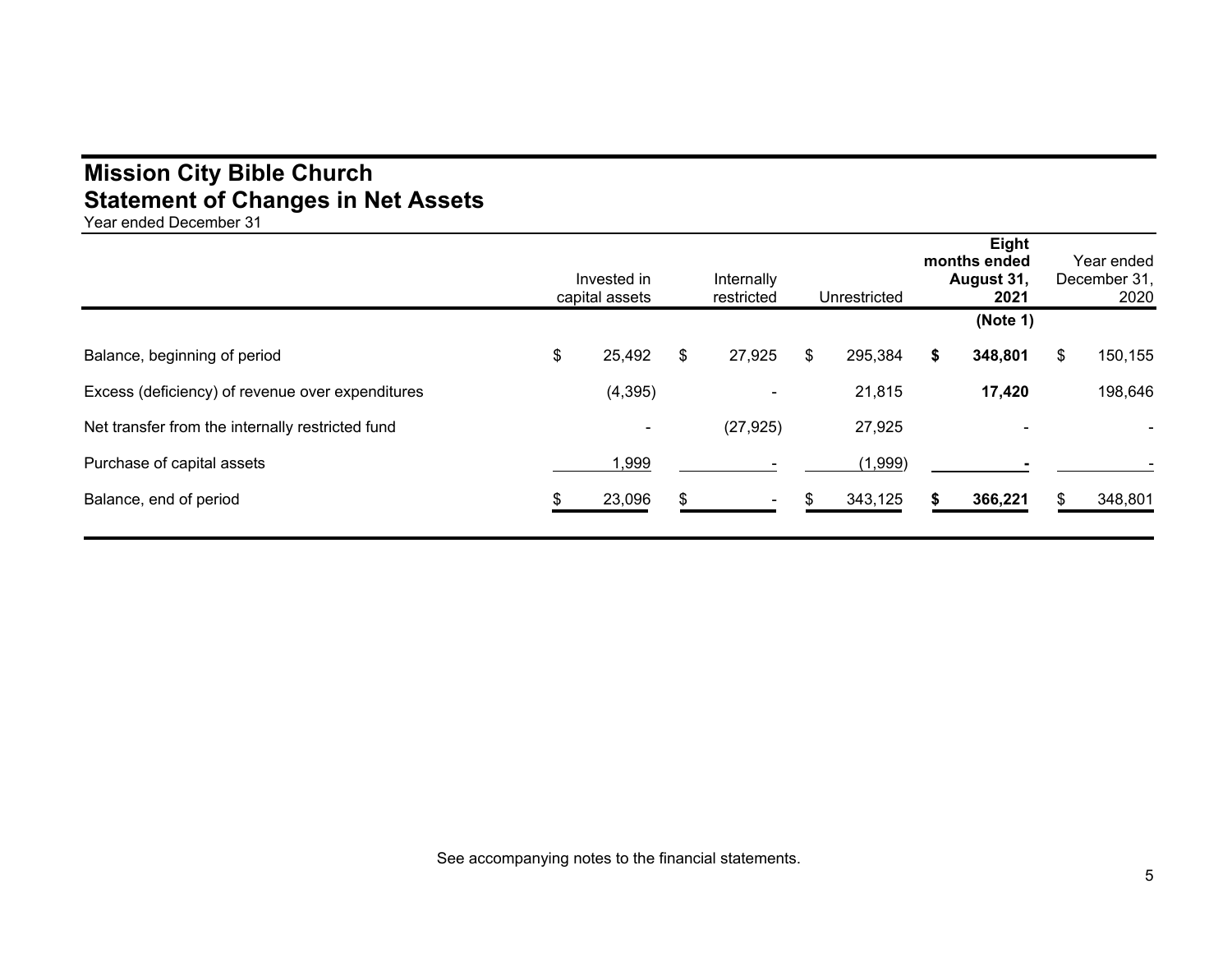# **Mission City Bible Church Statement of Cash Flows**

|                                                                                     | Eight<br>months ended<br>2021<br>(Note 1) |                            |    | Year ended<br>August 31, December 31,<br>2020 |  |  |
|-------------------------------------------------------------------------------------|-------------------------------------------|----------------------------|----|-----------------------------------------------|--|--|
| Increase (decrease) in cash                                                         |                                           |                            |    |                                               |  |  |
| <b>Operating</b><br>Excess of revenue over expenditures<br>Items not affecting cash | \$                                        | 17,420                     | \$ | 198,646                                       |  |  |
| Amortization<br>Deferred benevolence contributions recognized                       |                                           | 4,395<br>(2, 559)          |    | 8,236<br>(2,858)                              |  |  |
| Change in non-cash working capital items                                            |                                           | 19,256                     |    | 204,024                                       |  |  |
| Accounts receivable<br><b>HST</b> receivable<br>Prepaid expenses and deposits       |                                           | 16,182<br>1,719<br>(2,752) |    | 34,901<br>3,794<br>15,239                     |  |  |
| Accounts payable and accrued liabilities                                            |                                           | (8,000)                    |    | 2,738                                         |  |  |
| <b>Financing</b><br>Deferred capital contributions received                         |                                           | 26,405<br>1,039            |    | 260,696<br>471                                |  |  |
| Deferred benevolence contributions received                                         |                                           | 700                        |    | 14,108                                        |  |  |
| Investing<br>Purchase of capital assets                                             |                                           | 1,739<br>(1,999)           |    | 14,579<br>(5,405)                             |  |  |
| Increase in cash                                                                    |                                           | 26,145                     |    | 269,870                                       |  |  |
| Cash, beginning of period                                                           |                                           | 400,877                    |    | 131,007                                       |  |  |
| Cash, end of period                                                                 |                                           | 427,022                    |    | 400,877                                       |  |  |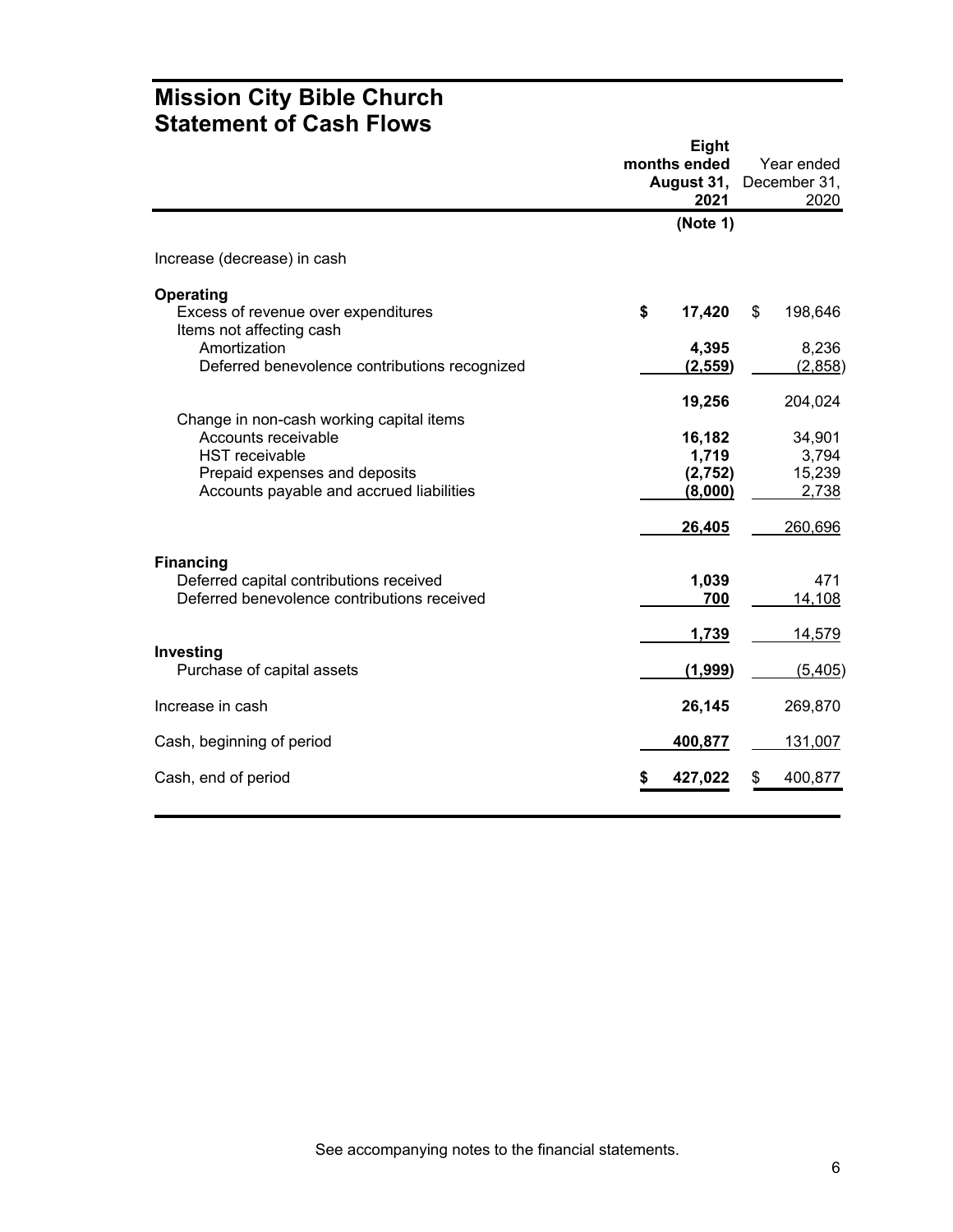August 31, 2021 (Note 1)

### **1. Purpose of the organization**

The focus of the ministry at Mission City Bible Church (the "Church") is to glorify God through the fulfillment of the Great Commission (Matthew 28:19-20) in the spirit of the Great Commandment (Matthew 22:37-39). This is fulfilled as disciples of Jesus Christ are made. God is glorified as we manifest His presence in doing so (2 Timothy 2:2; 1 Corinthians 10:31).

The Church is incorporated under the laws of Ontario and is registered as a charitable organization under the Income Tax Act (Canada) and, as such, is exempt from income taxes and is able to issue donation receipts for income tax purposes. In order to maintain its status as a registered charity under the Act, the Church must meet certain requirements of the Act.

The Church adopted a fiscal year ended August 31 effective January 1, 2021. Accordingly, these financial statements reflect the results of operations and cash flows for the eight months ended August 31, 2021. The comparative figures in the financial statements reflect the results of operations and cash flows for the year ended December 31, 2020.

### **2. Summary of significant accounting policies**

These financial statements have been prepared in accordance with Canadian accounting standards for not-for-profit organizations ("ASNPO"). ASNPO requires entities to select policies appropriate for their circumstances from policies provided in these standards. The significant accounting policies selected by the Church and applied in these financial statements are as follows.

#### **Fund accounting**

The accounts are maintained in accordance with the principles of fund accounting, whereby fund balances of the Church are classified for accounting and reporting purposes into funds to be used according to the directions as determined by the Church.

#### *Unrestricted net assets*

Unrestricted net assets reflect all general programs and activities, other than those activities listed below.

#### *Invested in capital assets*

Net assets invested in capital assets reflect the assets, liabilities, revenue and expenditures related to the Church's capital assets.

#### *Internally restricted net assets*

Internally restricted net assets reflect the assets, liabilities, revenue and expenditures the Church has designated to be reserved for future expenditures, consistent with the objectives of its ministry.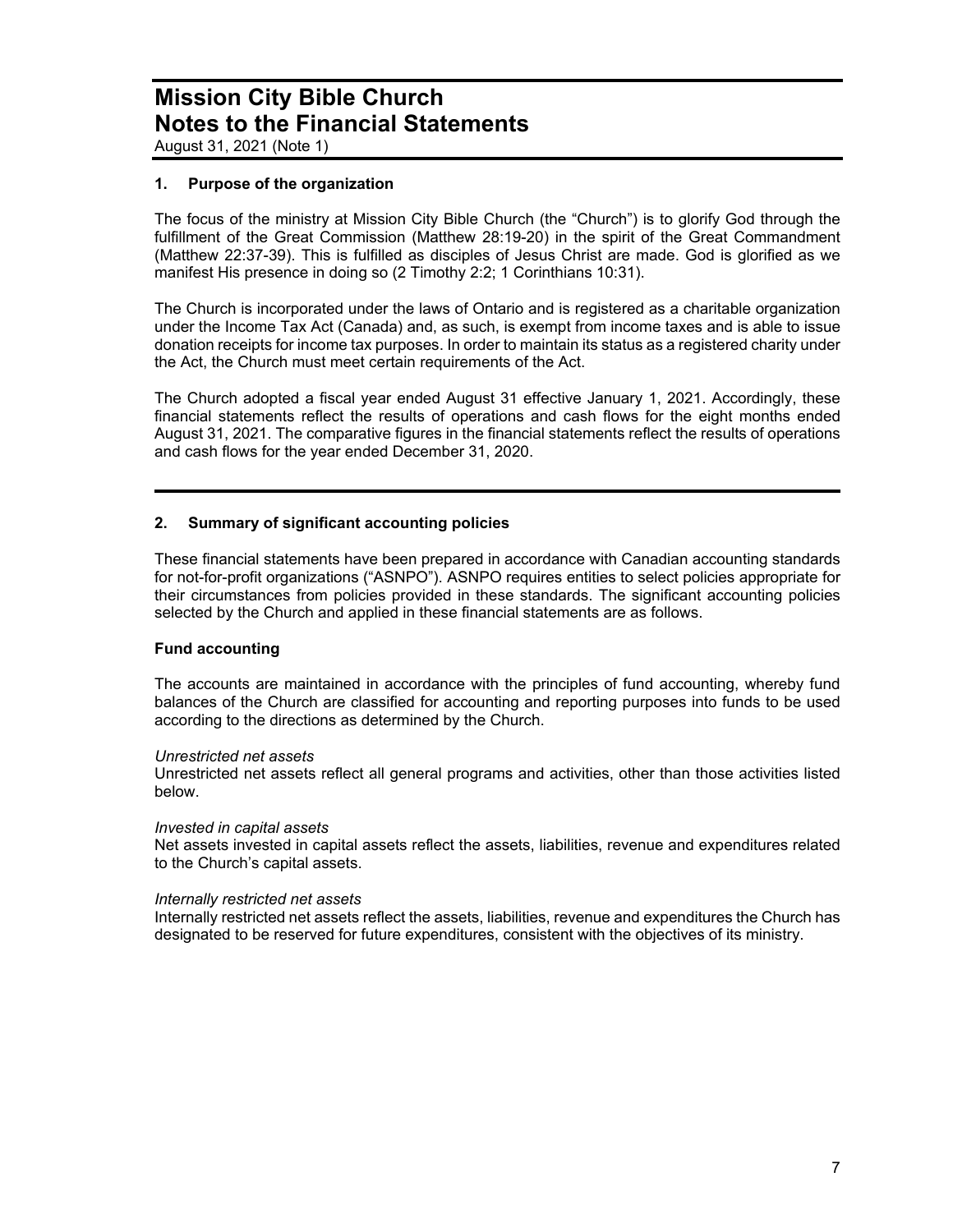August 31, 2021 (Note 1)

### **2. Summary of significant accounting policies (continued)**

#### **Revenue recognition**

The Church follows the deferral method of accounting for contributions. Externally restricted contributions received are recorded as deferred contributions and recognized as revenue in the period in which the related expenditures are incurred. Unrestricted contributions are recognized as revenue when received.

Contributions externally restricted for capital purposes are recorded as deferred capital contributions until the related capital purchase occurs, at which point they are amortized at a rate corresponding to the amortization of the related capital assets.

CEWS and CERS are government assistance, recognized in the statement of revenue and expenditures when received or receivable in the period to which it relates.

#### **Financial instruments**

The Church considers any contract creating a financial asset, liability or equity instrument as a financial instrument. The Church's financial instruments are comprised of cash, accounts receivable, HST receivable, and accounts payable. All financial instruments are initially recognized at fair value and subsequently measured at amortized cost.

#### **Capital assets**

Capital assets are recorded at cost less accumulated amortization. Amortization is provided as follows:

| Computer equipment            | 30% declining balance      |
|-------------------------------|----------------------------|
| <b>Furniture and fixtures</b> | 20% declining balance      |
| Leasehold improvements        | Over the term of the lease |
| Sound equipment               | 30% declining balance      |
| Storage equipment             | 6% declining balance       |

One-half the normal rate of amortization is provided for in the period of acquisition.

Capital assets are tested for impairment when events or changes in circumstances indicate that an asset might be impaired. The assets are tested for impairment by comparing the net carrying value to its fair value or replacement cost. If the asset's fair value or replacement cost is determined to be less than its net carrying value, the resulting impairment is reported in the statement of revenue and expenditures. Any impairment recognized is not reversed.

#### **Contributed materials and services**

Contributed materials are not recognized in the financial statements due to the difficulty of determining their fair value. Volunteers contribute a substantial number of hours each period to assist the Church in carrying out its mission. Because of the difficulty of determining their fair value, contributed services are not recognized in the financial statements.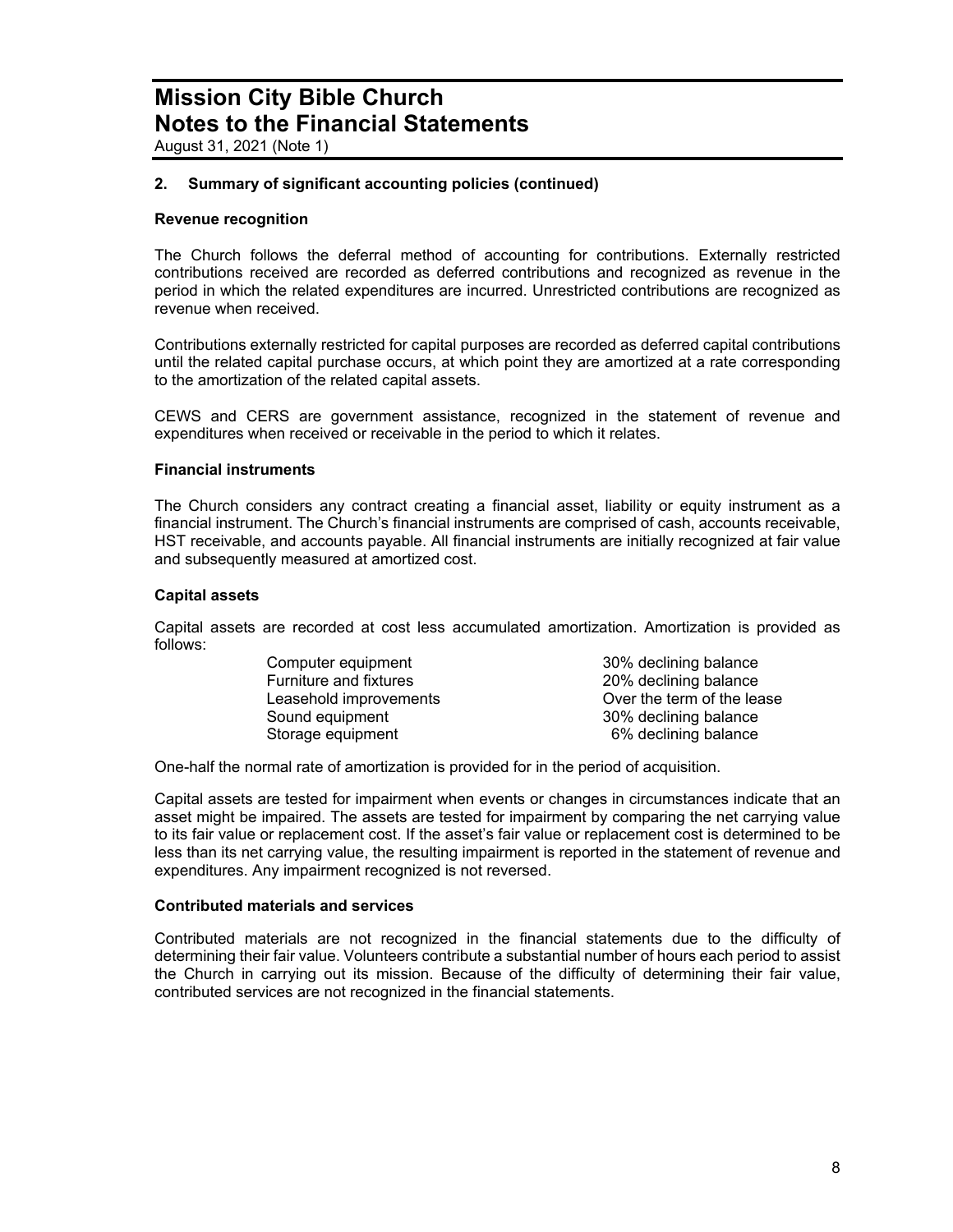August 31, 2021 (Note 1)

### **2. Summary of significant accounting policies (continued)**

#### **Use of estimates**

Management reviews the carrying amounts of items in the financial statements at each statement of financial position date to assess the need for revision or any possibility of impairment. Certain items in the preparation of these financial statements require management's best estimate. Management determines these estimates based on assumptions that reflect the most probable set of economic conditions and planned courses of action. These estimates are reviewed periodically and adjustments are made to the excess of revenue over expenditures as appropriate in the period they become known.

#### **3. Cash**

|                                                                                                                                                            | <b>August 31, December 31,</b><br>2021<br>(Note 1) | 2020                                  |
|------------------------------------------------------------------------------------------------------------------------------------------------------------|----------------------------------------------------|---------------------------------------|
| Cash<br>Cash held for internally restricted net assets<br>Cash held for deferred benevolence contributions<br>Cash held for deferred capital contributions | 339,408<br>9.391<br>78.223                         | 284.518<br>27,925<br>11.250<br>77,184 |
|                                                                                                                                                            | 427.022                                            | 400.877                               |

### **4. Capital assets**

|                        |               |    |              |    | August 31,      | December 31, |
|------------------------|---------------|----|--------------|----|-----------------|--------------|
|                        |               |    |              |    | 2021            | 2020         |
|                        |               |    | Accumulated  |    | <b>Net Book</b> | Net Book     |
|                        | Cost          |    | Amortization |    | Value           | <u>Value</u> |
|                        | (Note 1)      |    | (Note 1)     |    | (Note 1)        |              |
| Computer equipment     | \$<br>18,975  | \$ | 13,051       | \$ | 5.924           | \$<br>5,157  |
| Furniture and fixtures | 18.015        |    | 13,612       |    | 4,403           | 5,081        |
| Leasehold improvements | 5,138         |    | 5,138        |    |                 |              |
| Sound equipment        | 85,456        |    | 76,075       |    | 9,381           | 11,725       |
| Storage equipment      | 3,638         |    | 250          |    | 3,388           | 3,529        |
|                        | \$<br>131,222 | S  | 108.126      | S  | 23,096          | \$<br>25,492 |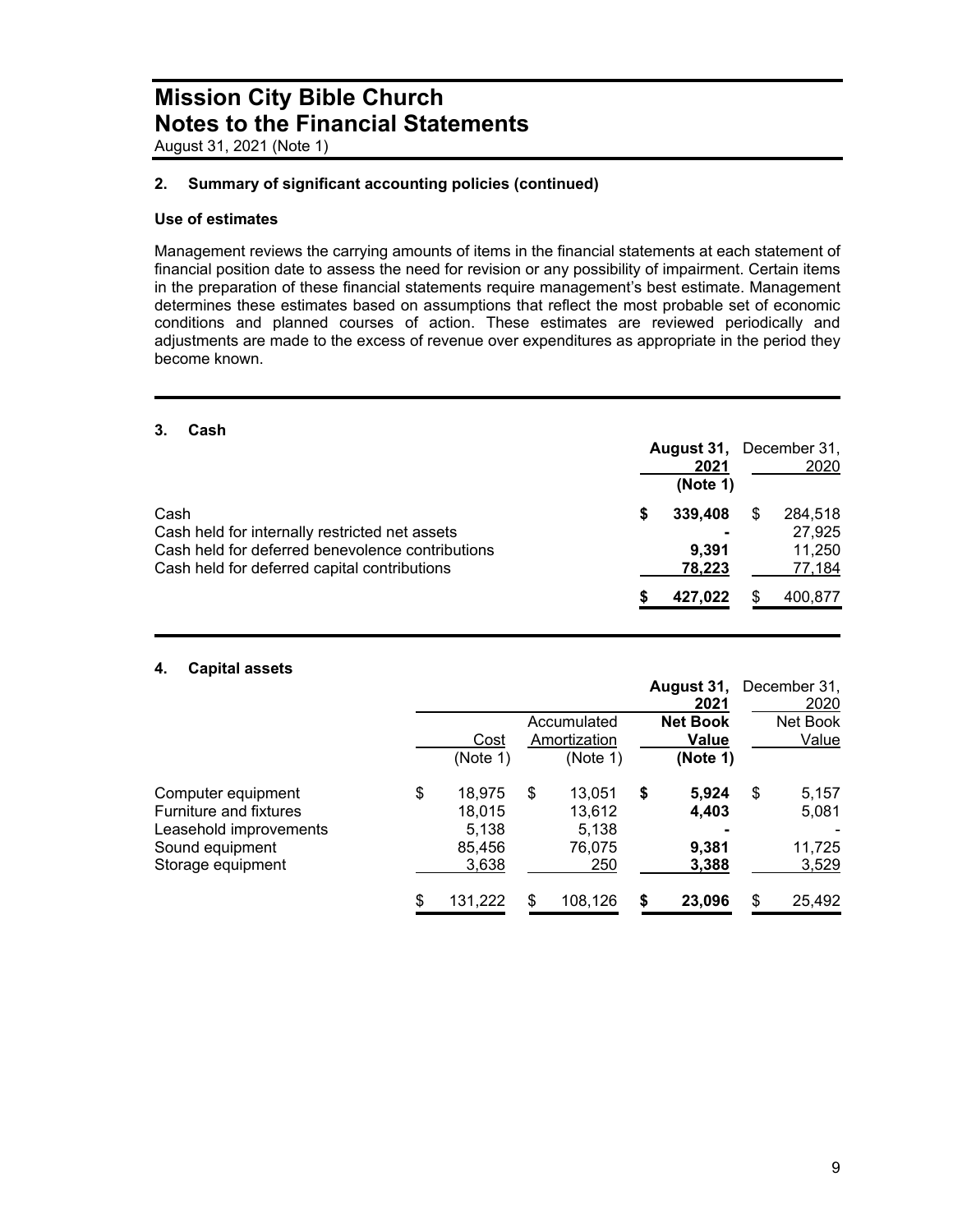August 31, 2021 (Note 1)

## **5. Deferred contributions**

|                                                                                                                       | August 31, December 31,<br>2021<br>(Note 1) |                           |    |                   |  |
|-----------------------------------------------------------------------------------------------------------------------|---------------------------------------------|---------------------------|----|-------------------|--|
| Deferred benevolence contributions                                                                                    |                                             |                           |    |                   |  |
| Balance, beginning of period<br>Benevolence contributions received<br>Benevolence contributions recognized as revenue | \$                                          | 11,250<br>700<br>(2, 559) | \$ | 14,108<br>(2,858) |  |
| Balance, end of period                                                                                                | \$                                          | 9,391                     | \$ | 11,250            |  |
| Deferred capital contributions                                                                                        |                                             |                           |    |                   |  |
| Balance, beginning of period<br>Capital contributions received                                                        | \$                                          | 77,184<br>1,039           | \$ | 76,713<br>471     |  |
| Balance, end of period                                                                                                | \$                                          | 78,223                    | \$ | 77,184            |  |

The deferred capital contributions balance relates to amounts that have been received restricted for capital purchases but have not yet been spent.

## **6. Operating lease commitments**

The Church is committed under operating leases for rental of premises and equipment for various periods extending to fiscal 2023. The minimum annual payments are as follows:

| 2022<br>2023 | \$<br>10,061<br>2,908 |
|--------------|-----------------------|
|              | \$<br>12,969          |